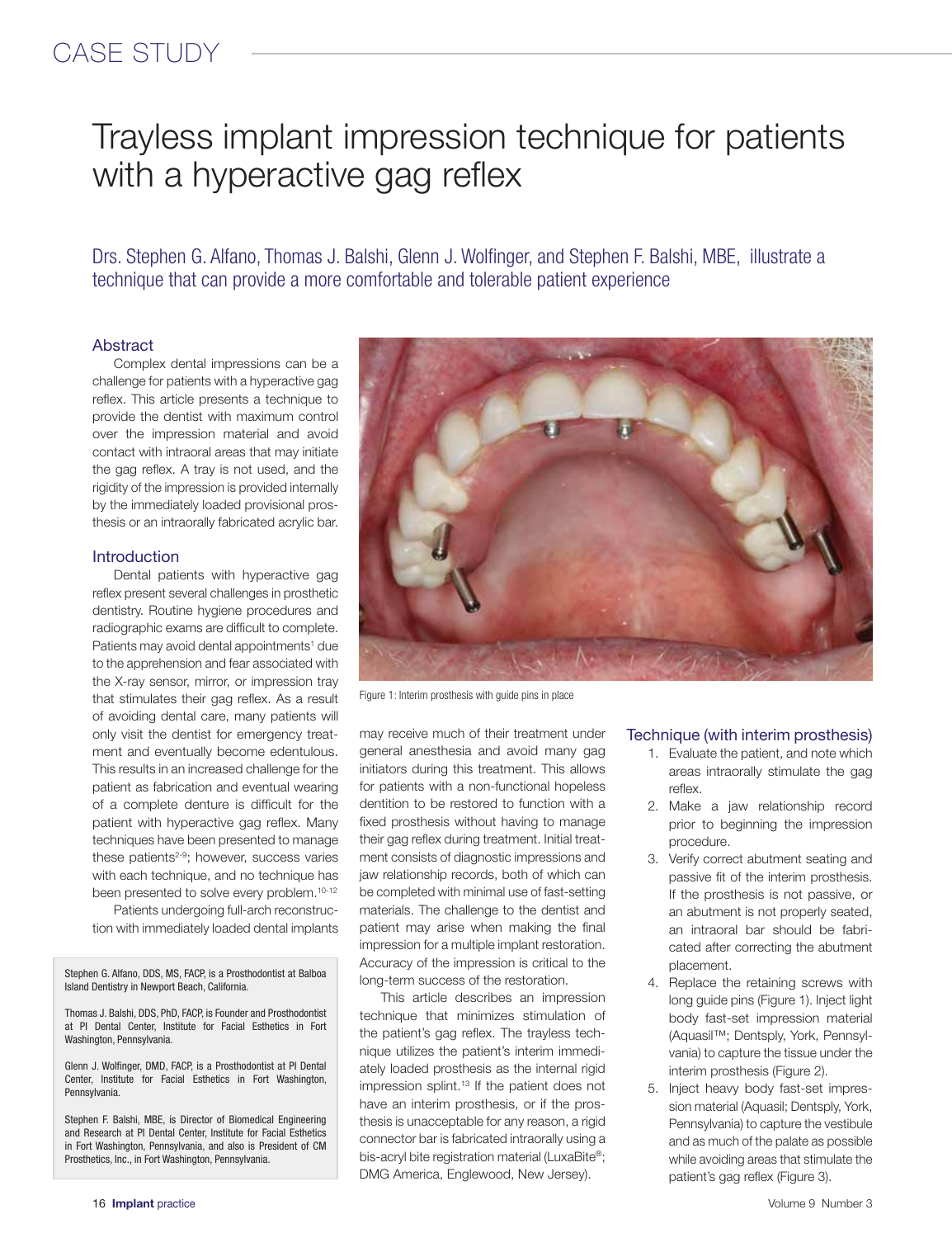

Figure 2: Placement of light body impression material on intaglio surface of the interim prosthesis

Figure 3: Capturing the vestibular depth with a heavy body impression material



Figure 4: Maintaining access to guide pins during the impression procedure

- 6. Ensure access to the guide pins is maintained throughout the procedure (Figure 4).
- 7. Remove the impression and verify enough tissue has been captured to proceed with fabrication (Figure 5).
- 8. Attach abutment analogs and fabricate master cast. The master cast is considered verified if the prosthesis passively fits the abutments intraorally and the master cast (Figure 6).
- 9. Use jaw relationship record to articulate master cast prior to returning the provisional prosthesis to the patient (Figure 7).



Figure 5: Intaglio surface of impression



Figure 6: Master cast with interim prosthesis that serves as cast verification Figure 7: Articulation of the master cast